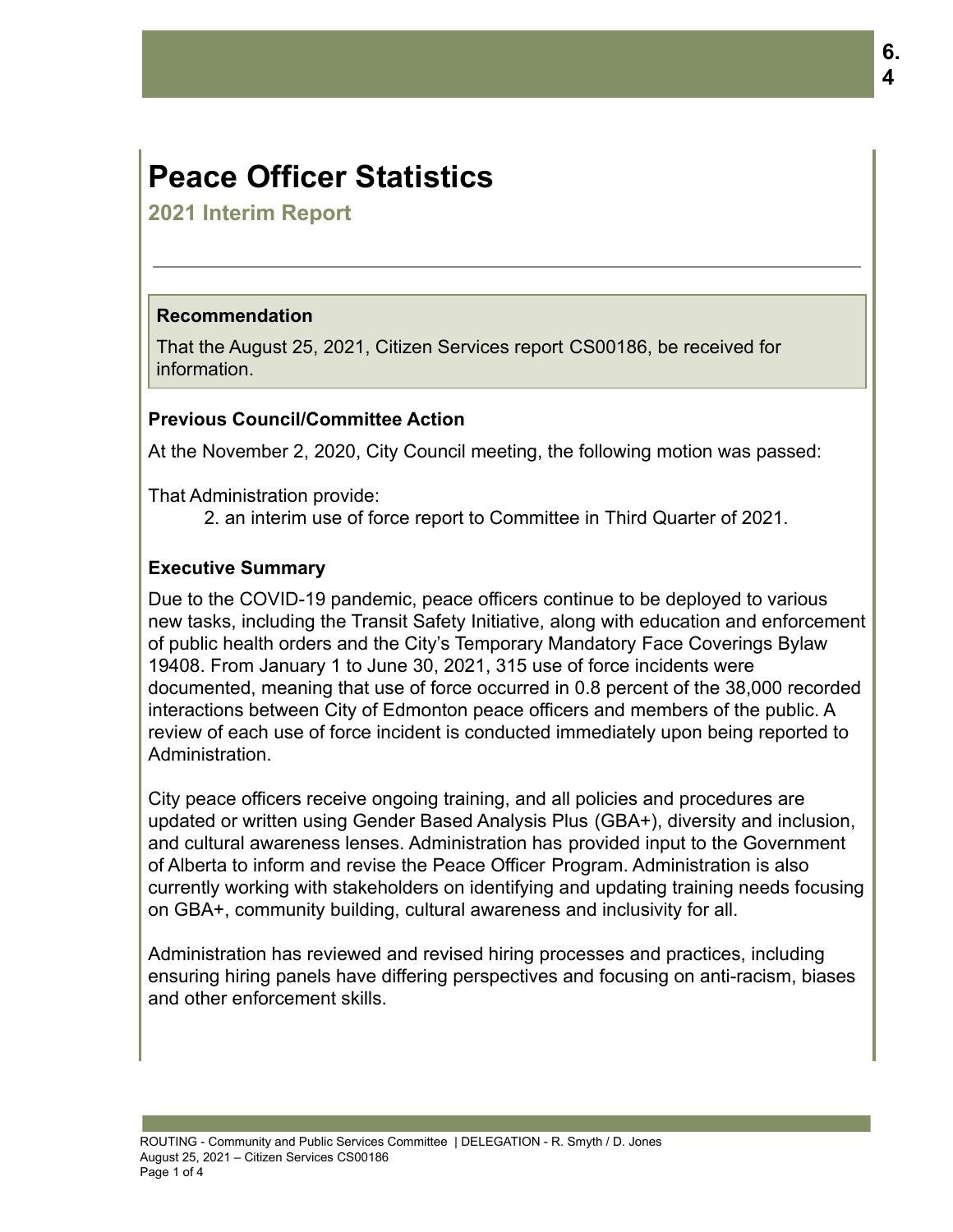### **Report**

Currently, the City of Edmonton has approximately 160 peace officers who provide a variety of different public services. As of June 30, 2021, these officers have responded to over 38,000 events this year, including complaints from the public and files initiated proactively by officers.

#### Use of Force

Peace officers primary focus is to gain voluntary compliance through education, conversations, officer presence, and warnings. Peace officers are able to exercise discretion, but on some occasions, formal enforcement is required and a ticket may be issued. Enforcement practices are based on a variety of factors such as the seriousness of the offence, a history of repeat occurrences involving the same individual, and other public safety considerations.

Between January 1 and June 30, 2021, peace officers recorded 315 use of force incidents (Attachment 1). Of those, 11 were required to be reported to the Alberta Justice and Solicitor General due to the use of a baton or oleoresin capsicum spray (OC spray or pepper spray). The use of a baton or OC spray is a defensive option for peace officers. In the first half of 2021, use of force occurred in only 0.8 percent of the documented public interactions with all of the peace officers. This is comparable to the first half of 2020 where use of force occurred in 0.9 percent of all documented public interactions, and this is similar to the most recent Edmonton Police Service statistics.

Between 2015 and June 30, 2021, the majority of use of force occurrences (83 percent) involved the lowest level of force available on the provincially standardized continuum of force, which includes voluntary handcuffing and escort holds. Conversely, over that same time period less than 2 percent of use of force incidents involved the use of intermediate weapons (baton or OC spray).

#### Formal Complaints

Between January 1 and June 30, 2021, there were five formal complaints filed against peace officers, of which one was related to use of force. Of the five formal complaints, one was a written public complaint, two were abandoned by those who submitted them, one was resolved informally, and one was employer-initiated and reported to the Peace Officer Program. To date, none of these complaints have resulted in disciplinary findings.

| 2021 (Jan 1-Jun 30) Complaints Against Peace Officers |               |  |
|-------------------------------------------------------|---------------|--|
| <b>Type</b>                                           | <b>Totals</b> |  |
| <b>Formal Complaints</b>                              | 5             |  |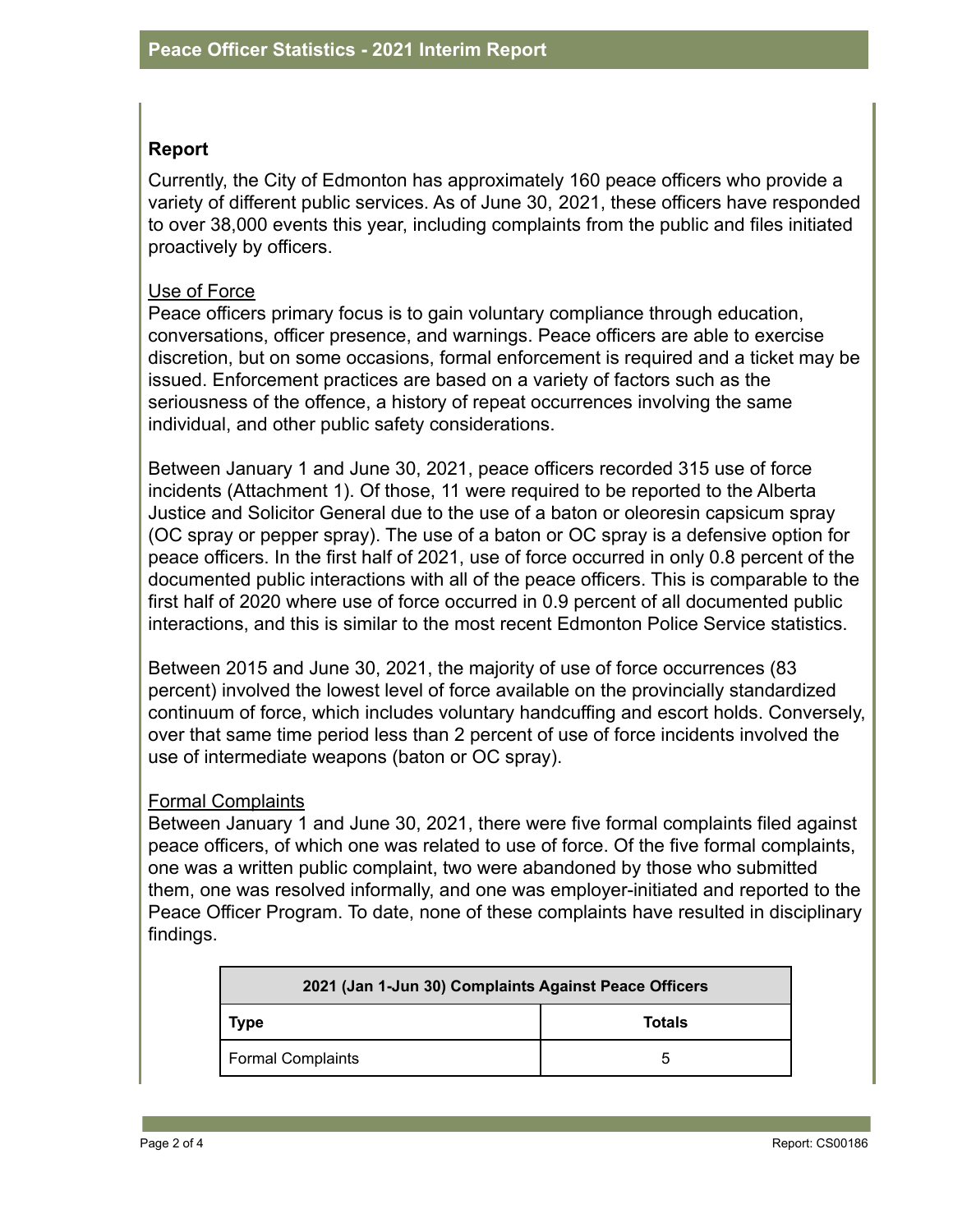| Non-Formal Complaints/Concerns |  |
|--------------------------------|--|
| <b>Reportable Events</b>       |  |
| Reportable - Use of Force      |  |
| Reportable - Discipline        |  |

Administration is examining the root causes leading to use of force incidents with the intent of identifying systemic means to mitigate use of force encounters. In an attempt to avoid conflict by involving formal enforcement processes, Administration has incorporated formalized referral mechanisms to social service agencies and has implemented hiring practices for peace officer recruitment purposes that consider cultural awareness and unintentional biases.

### Continuous Improvement Measures

Peace officers are provided ongoing training and work alongside partner social agencies as part of their day-to-day duties. Additional training opportunities continue, such as trauma-informed practices, mental health first aid, and diversity and inclusion.

As outlined in the Safer for All report, Administration provided input to the provincial Peace Officer Program as it relates to training standards, policy and procedures, and reporting requirements. Information was sought from all other peace officer employers to inform and revise Peace Officer Program policy decisions and those results are due for release later this year. Administration is also currently working with stakeholders on identifying training needs with a focus on creating and fostering a culture that embraces GBA+, community building approaches, cultural awareness and inclusivity for all.

Since August 2020, Administration has revised enforcement related job postings and hiring practices. Hiring panels have been intentionally created with differing perspectives and more focus on attitudes toward anti-racism, acquired and unconscious biases and other enforcement skills. Officers have increased the use of referrals to various social agencies as opposed to addressing the issue from a purely enforcement perspective.

## **Corporate Outcomes and Performance Management**

| <b>Corporate Outcome(s):</b> Edmonton is a safe city       |                                     |                                         |                       |  |
|------------------------------------------------------------|-------------------------------------|-----------------------------------------|-----------------------|--|
| Outcome(s)                                                 | Measure(s)                          | <b>Result(s)</b>                        | Target(s)             |  |
| Increased transparency and peace<br>officer accountability | Number of use of force<br>incidents | 2021 YTD: 315<br>2020: 576<br>2019: 506 | Decrease in incidents |  |